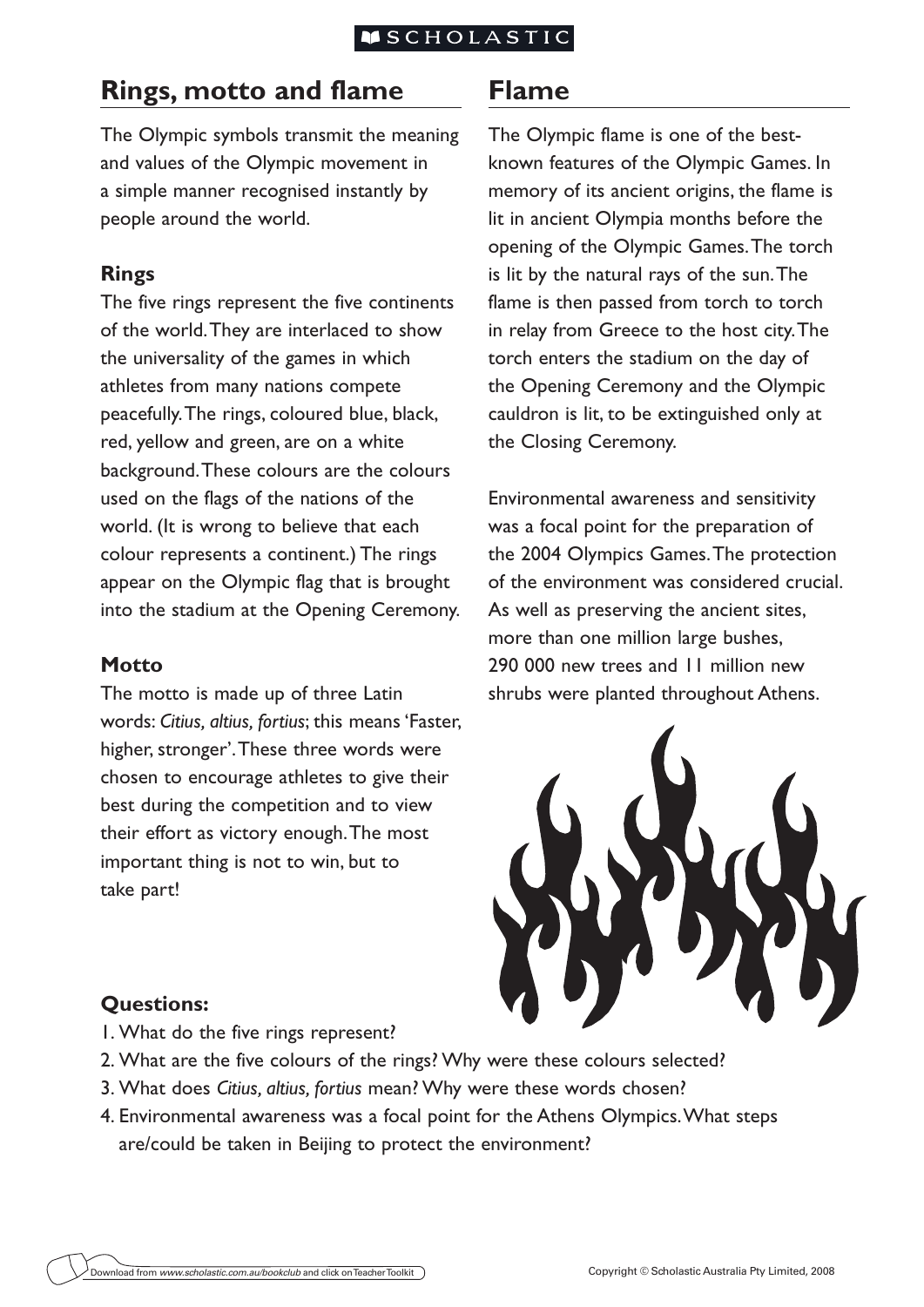### **ISCHOLASTIC**

# **Paralympics**

The Paralympics evolved from a sports competition involving World War II veterans with spinal cord injuries which was held in Stoke Mandeville, England in 1948. In 1960, the first Olympics-style games for athletes with a disability was held in Rome, and is now called the Paralympics. Other disability groups were added in 1976 and the idea of merging together different disability groups for international sport competitions began. Since its inception, the number of participants has significantly increased. 400 athletes from 23 countries participated in Rome in 1960. This increased to 3806 athletes from 136 countries in the 2004 Athens Paralympics.

The Paralympics are held in the same year as the Olympic Games and have been held in the same venue since the Seoul 1988 Paralympic Games and the Albertville (France) 1992 Winter Paralympic Games. An agreement to ensure the city chosen to host the Olympic Games is obliged to also host the Paralympics was made between the IOC (International Olympic Committee) and the IPC (International Paralympic Committee) on 19 June, 2001. This will come into effect from the 2012 bid process onwards.

Fifteen sports on the Paralympic program are shared with the Olympic Games: archery, athletics, wheelchair basketball, cycling, equestrian events, wheelchair fencing, five-a-side football (soccer), seven-a-side football (soccer), judo, sailing, shooting, swimming, table tennis, wheelchair tennis and volleyball; plus bocce, goalball, powerlifting and wheelchair rugby are also included in the program.



## **Questions:**

- 1. How many athletes participated in the 1960 Rome Games?
- 2. How many athletes participated in the 2004 Athens Paralympics?
- 3. What agreement was made on 19 June, 2001?
- 4. How many sports are on both the Paralympic and Olympic programs? Name five.